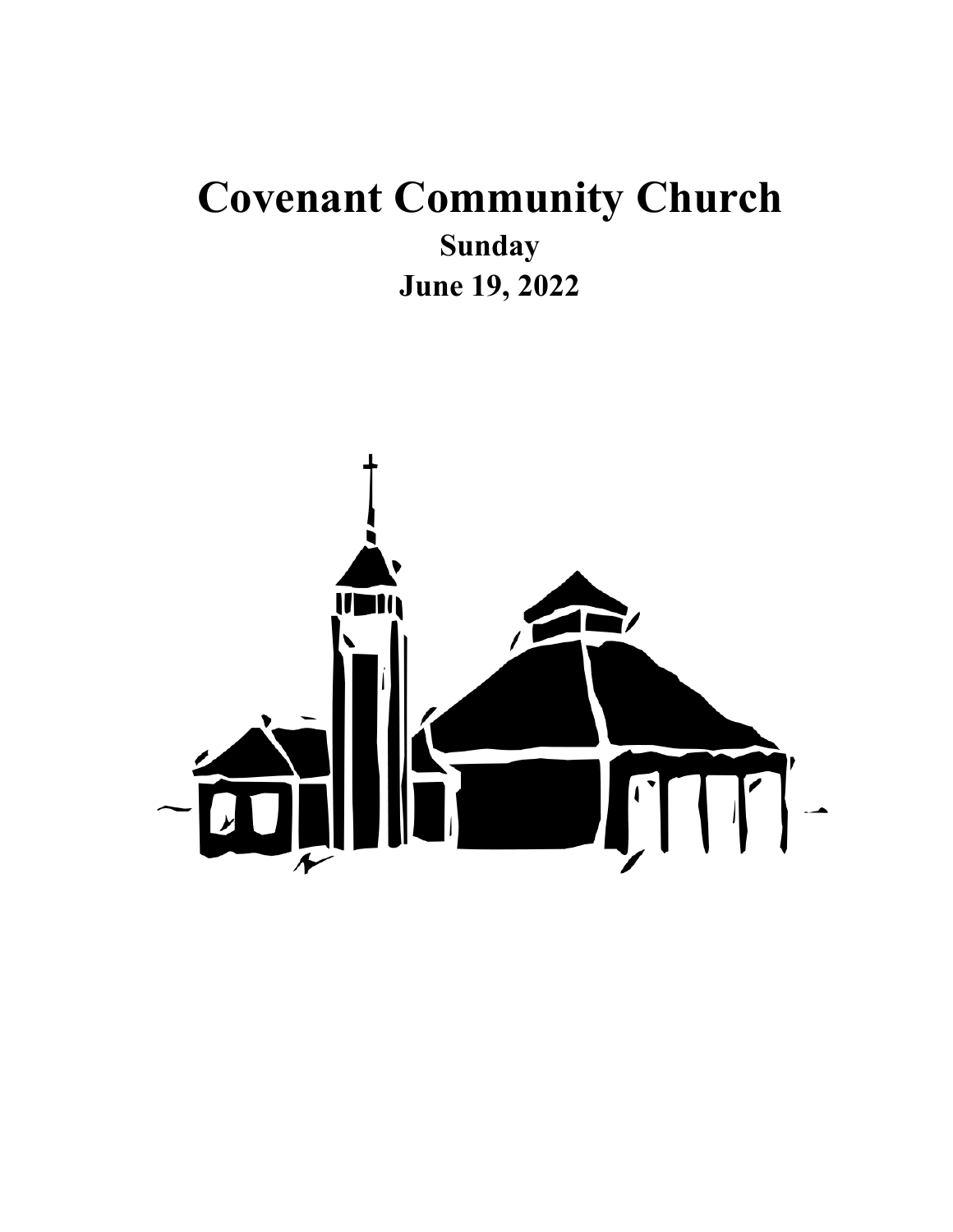#### **We Gather**

Welcome and Announcements

\*Call to Worship

Leader: When forces in the world threaten us, when our bodies or spirits turn against us.

**People: There is One who seeks us, One who meets us, One who heals us.**

Leader: Whose love washes over us and sets us free for joy. **People: This One is the Lord. Come let us worship the God.**

\*Confession

#### Call to Confession

# **Prayer of Confession**

**Holy One, God Most High, Grant us faith to confess our sins and seek your mercy. There are barren places in our lives where we have wandered far from you. We have listened to voices who distracted us from your call. We have listened to voices who distracted us from your call. We have submitted to powers competing for our loyalty to you. We have not taken the hand you offer to lead us out of godforsakenness, and into your holy ways. God our Savior, forgive us. Quench our thirst for you from the Rock of our salvation, and let your love well up in us into eternal life. Speak tenderly to us of your presence. Feed us with your word. Deliver us from evil. Let us enter into your kingdom; then send us out to serve you by the power of the Holy Spirit, in the name of your Son, Jesus Christ our sins are forgiven. Amen**

#### Declaration of Forgiveness

\*Opening Hymn Morning Has Broken - see insert

\*Opening Prayer and Lord's Prayer

**Our Father who art in heaven, hallowed be thy name. Thy kingdom come, thy will be done on earth as it is in heaven. Give us this day our daily bread, and forgive us our sins, as we forgive those who sin against us, and lead us not into temptation, but deliver us from evil. For thine is the kingdom, and the power, and the glory, forever. Amen**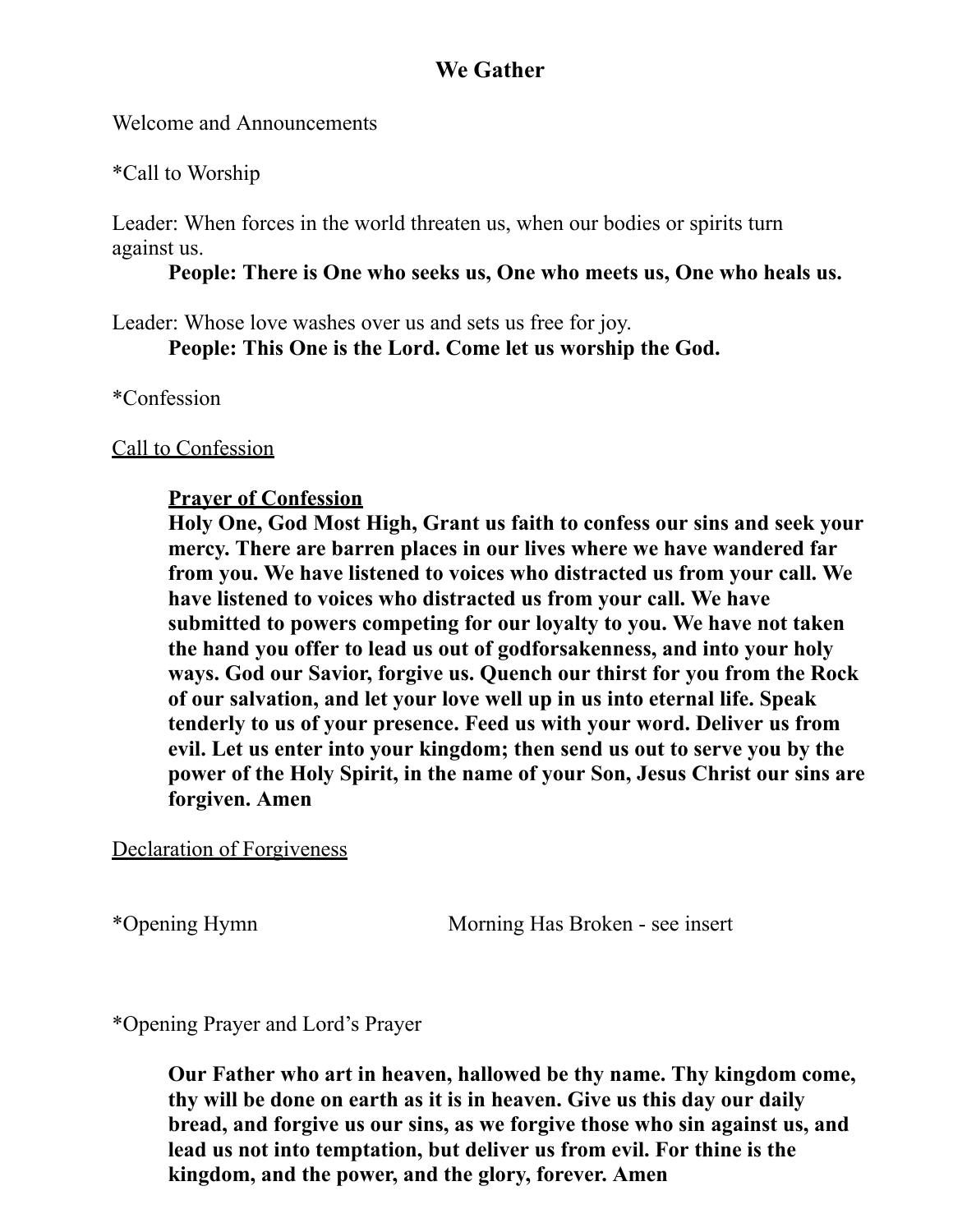### **We Hear the Word**

Scripture: Galations 3:23-29

### The Word of the Lord. **Thanks be to God.**

Sermon

# **We Respond**

Interlude

\*Hymn #65 Thou Art Worthy

Prayers of the People Pastoral Prayer Presentation of Tithes and Offerings

> \*Offering Response *Seek ye first the kingdom of God and God's righteousness, and all these things shall be added unto you. Allelu, Alleluia.*

\*Prayer of Dedication

# **We Are Sent into the World**

\*Closing Hymn #628 I'm Gonna Live So God Can Use Me

\*Benediction

\*Benediction Response

*The Lord bless you and keep you, The Lord make his face to shine upon you and be gracious, gracious, gracious to you, the Lord lift up his countenance upon you, And give you, give you, give you peace.*

Leader: Go in Peace. Love and serve the Lord! **People: Praise be to God!**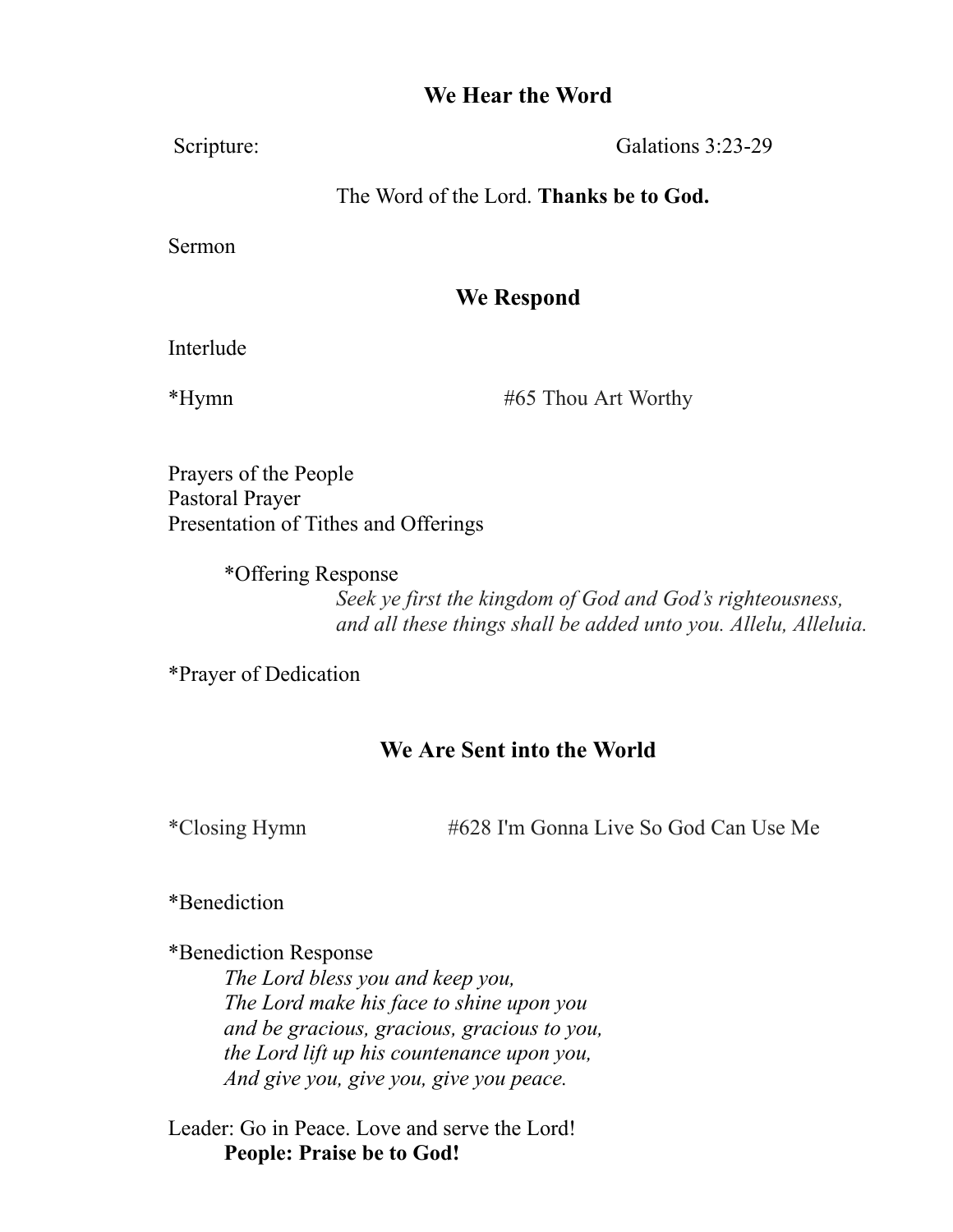\*Denotes all who are able, please stand

Galations 3:23-29 New Living Translation

**23** Before the way of faith in Christ was available to us, we were placed under guard by the law. We were kept in protective custody, so to speak, until the way of faith was revealed.

**24** Let me put it another way. The law was our guardian until Christ came; it protected us until we could be made right with God through faith. **25** And now that the way of faith has come, we no longer need the law as our guardian.

**26** For you are all children of God through faith in Christ Jesus. **27** And all who have been united with Christ in baptism have put on Christ, like putting on new clothes. **28** There is no longer Jew or Gentile, slave or free, male and female. For you are all one in Christ Jesus. **29** And now that you belong to Christ, you are the true children of Abraham. You are his heirs, and God's promise to Abraham belongs to you.

#### **Helping Us Worship**

Minister to the Congregation: Rev. Jeannette Conver Music Leader: Peter Olson Scripture Reader: Marcia Morrell



Covenant Community Church One Whitcomb Meadow Lane - Essex, VT 05452 (802) 879-4313 jerichocovenantchurch.org